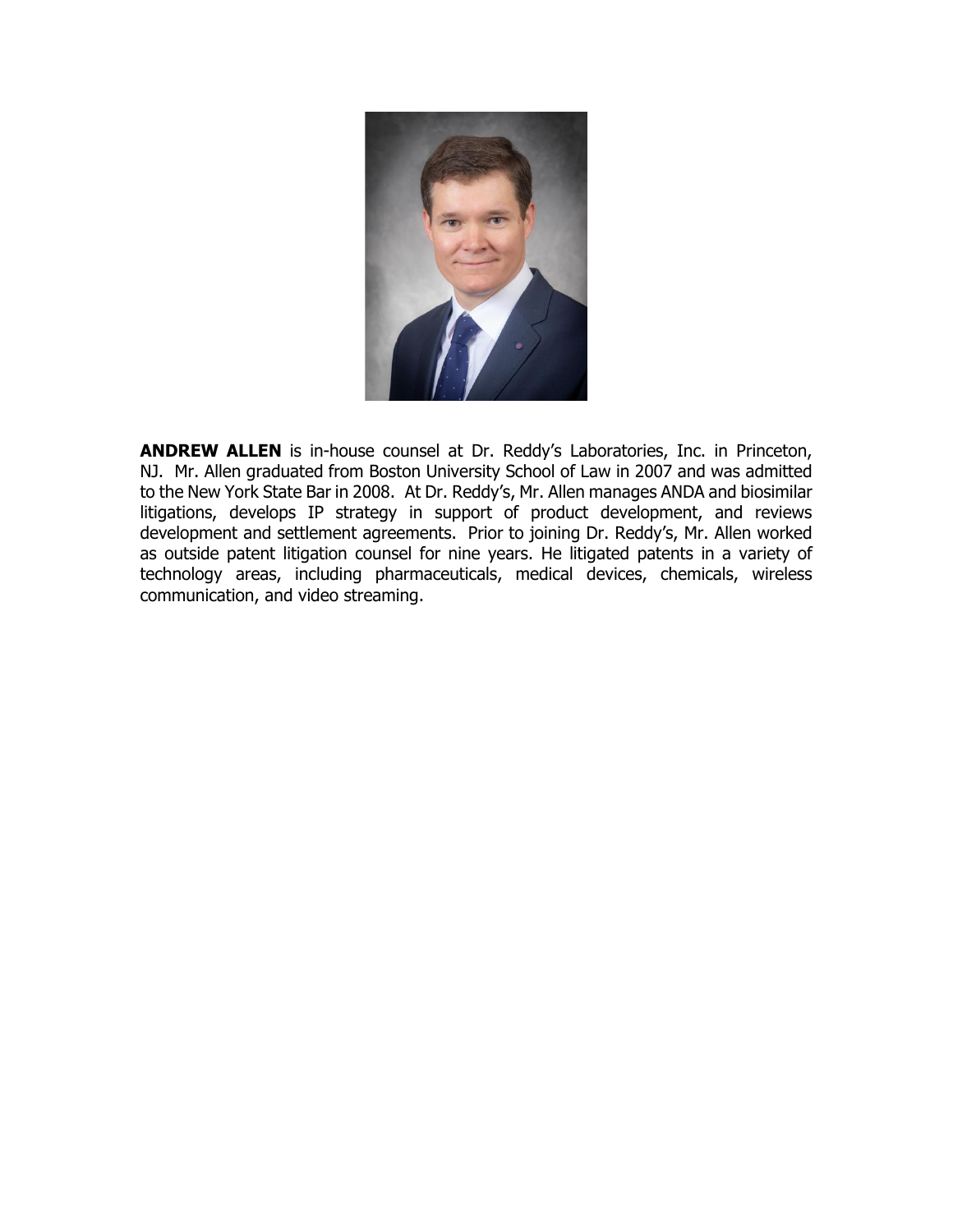

### Dr Rachel Moodie – Biography

**Rachel Moodie** is Vice President, Biosimilars Patents and Legal at Fresenius Kabi. She leads a team of in-house attorneys and is responsible for the global patent and legal strategy of the biosimilars business.

Prior to working for Fresenius Kabi, Rachel worked at the Teva where she acted as in-house counsel for the biosimilars business. Before joining Teva, Rachel worked as a patent attorney for the Merck Serono biosimilars unit where she was the Patents Lead for several biosimilar products.

Rachel began her career in intellectual property as a patent attorney in a law firm in the UK. She is licensed as a Patent Attorney under European patent law and is a member of the UK chartered Institute of Patent Attorneys (CIPA).

Rachel graduated from the university of Sheffield, UK with a 1st class honors degree in Biochemistry and a PhD in Molecular Biology.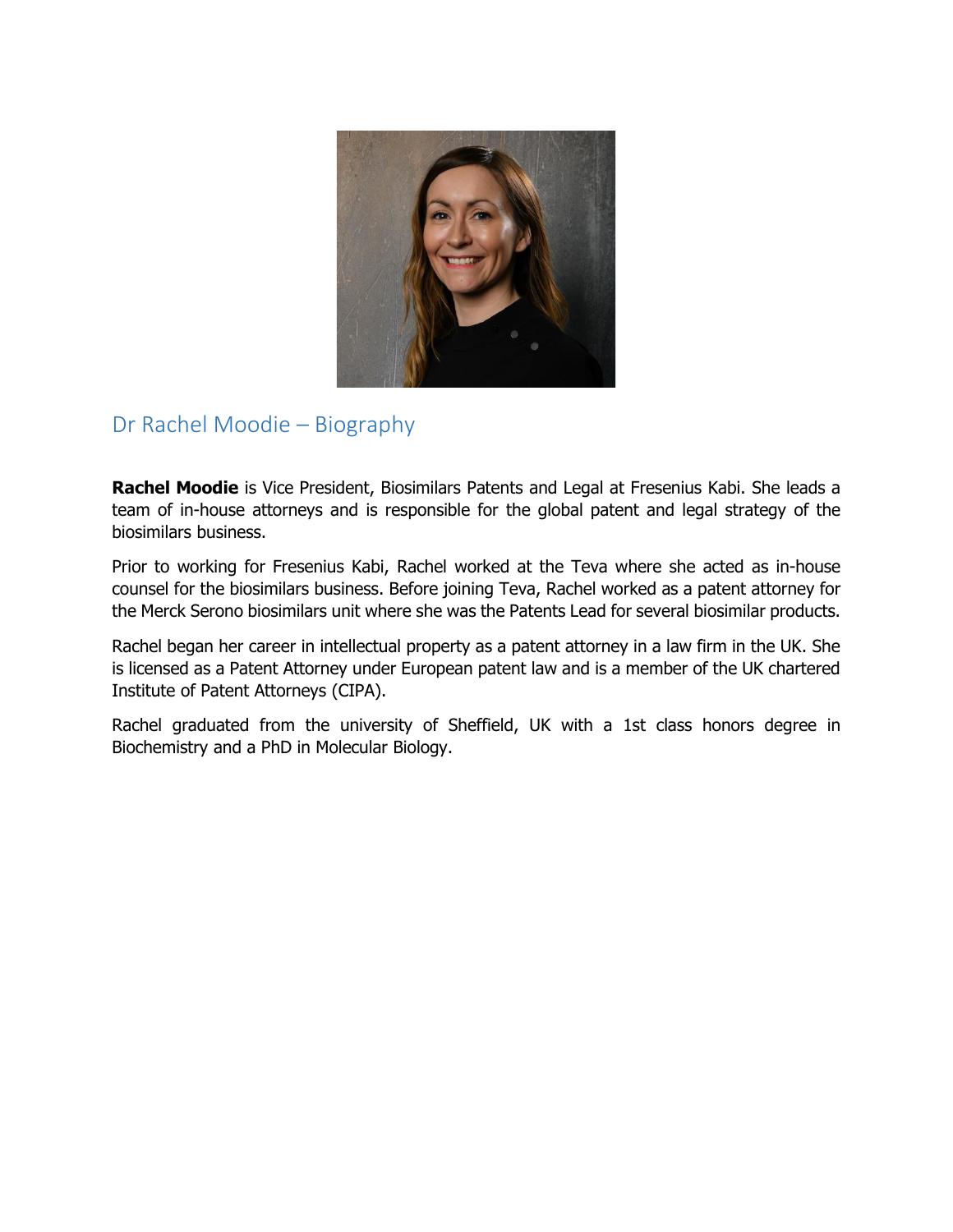

Abby Struthers is Senior IP Litigation Counsel at Sandoz, Inc., where she supervises patent litigation on Sandoz's biopharmaceutical and small molecule drug products. Prior to joining Sandoz, Abby spent over a decade at Arnold & Porter Kaye Scholer, where she represented pharmaceutical and life sciences clients in high profile patent infringement disputes, both in federal court and in front of the Patent Trial and Appeal Board. Abby received her J.D. from Fordham School of Law and her bacherlor's degree in Neuroscience from Wesleyan University. She has served as a member of the NYIPLA's board since 2019, and is currently board liaison to the Women in IP Law Committee.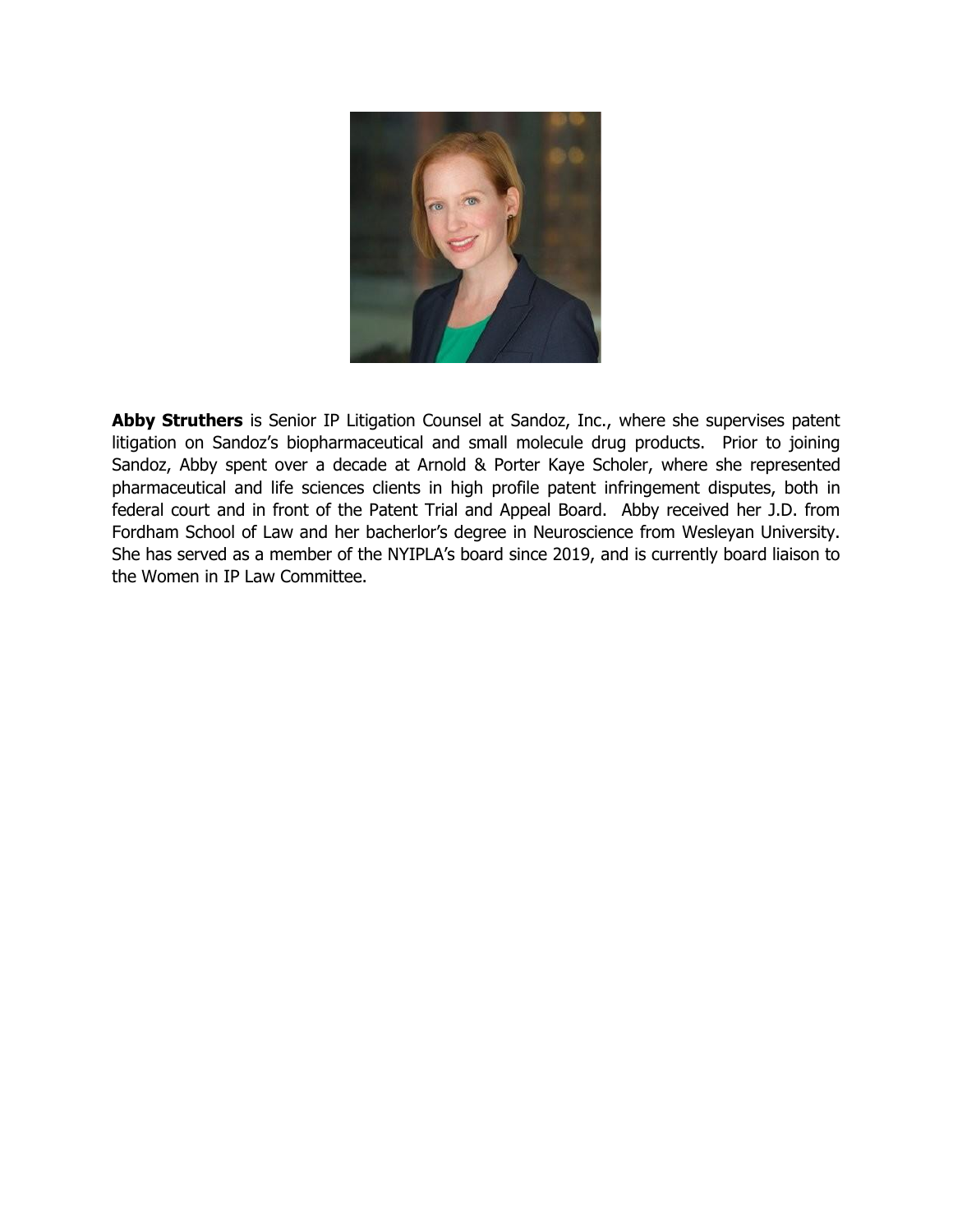

**Alexandra Valenti**, a partner in Goodwin's Intellectual Property Litigation practice, is a member of the firm's Life Sciences Disputes group and focuses her practice on patent matters in the pharmaceuticals and biotech industries. Recognized in Benchmark Litigation's "40 & Under Hot List" and by IAM Patent 1000 and Managing IP, Ms. Valenti has represented clients in numerous patent infringement lawsuits in federal courts nationwide, including significant victories after trial and on appeal. Ms. Valenti also represents clients in intellectual property matters outside of district court litigation, and has extensive experience in arbitrations arising from intellectual property licensing and related commercial agreements. She regularly publishes and speaks on intellectual property matters pertaining to the development and commercialization of biosimilar products. She is an editor of the firm's blog, Big Molecule Watch, and is a Senior Editor to Goodwin's "Guide to Biosimilars Litigation and Regulation," which is published yearly by Thomson Reuters.